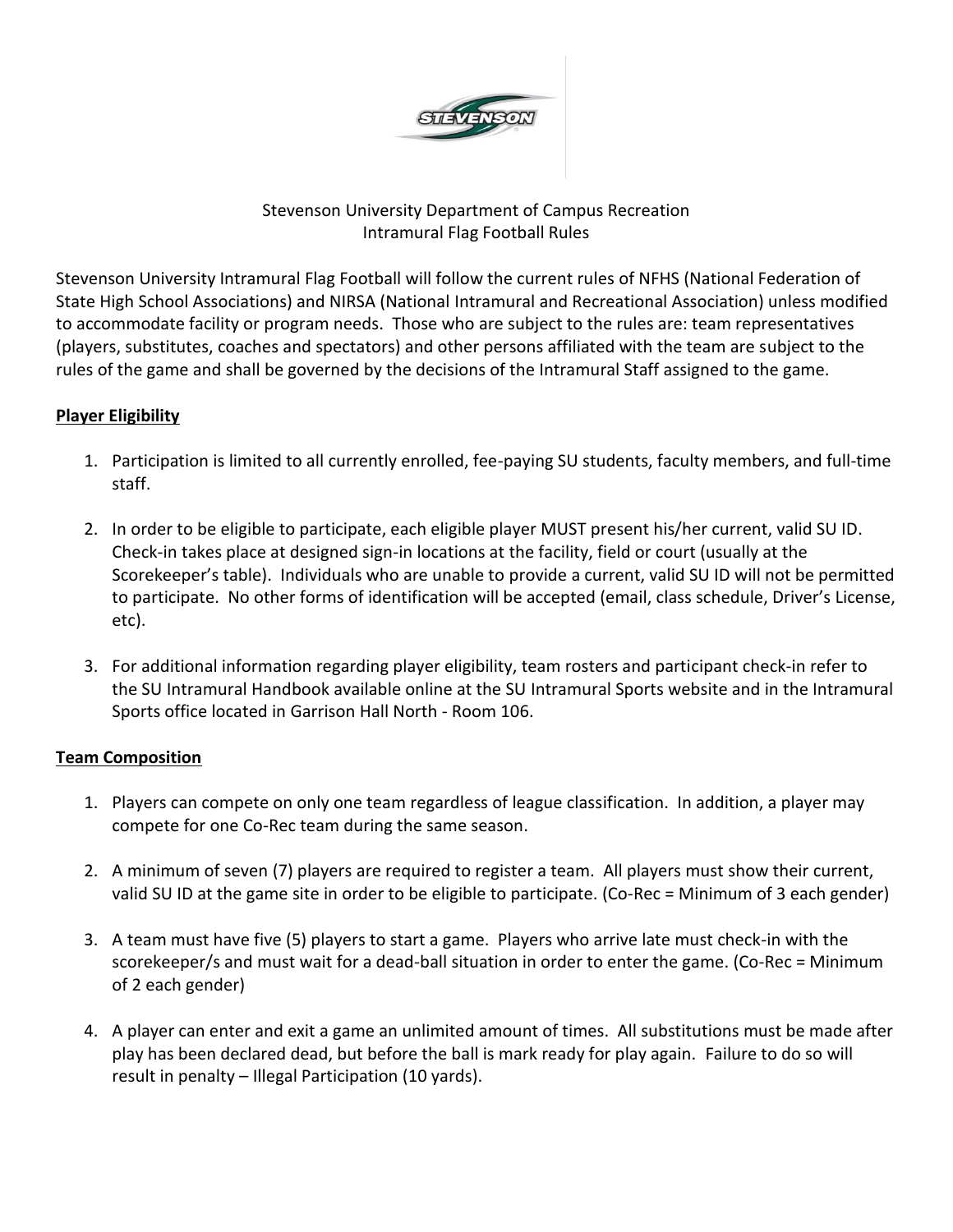- 5. Team rosters will be formed based on the players who compete in the team's first regular season game and every subsequent regular season game. No new players can be added after a team's last regular season game.
- 6. In order for a player to be eligible for playoffs, he/she must participate in at least one regular season game for that team. \*No player may participate on more than one team\*
- 7. Any player who is injured or bleeding, has an open wound, or has an excessive amount of blood on the uniform must leave the game.

#### **Equipment and Playing Field**

- 1. The Campus Recreation Staff will provide game balls only; teams must furnish their own practice footballs. Teams are permitted to utilize their own football while on offense as long as it meets the guidelines for official size according to the league (Women's league will use a Youth size football while Men's uses an Official size).
- 2. Teams are encouraged to wear their own like-colored jerseys. Scrimmage vests (pinnies) are available for checkout at the fields.
- 3. Individual Player Equipment must meet the following requirements:
	- a. Shirts: All shirts must be tucked in and remain tucked in throughout the game. If the shirt (jacket) has a hood, the hood must be tucked inside the shirt. Shirts must not have arm openings that are larger than four inches. Referees will measure the arm openings with their fist. Shirts that have been altered and are missing more than the length of the sleeve will not be permitted.
	- b. Pants: Players may not wear pants or shorts that have belt loops, metal, cargo pockets or exposed drawstrings. Players may not wear towels that hang from the waist.
	- c. Headgear: Baseball caps or other rigid headwear is not permitted. Players may wear rubber or cloth elastic headbands that are used to control hair. Bandanas with knots are prohibited.
	- d. Pads or Braces: No pads or braces may be worn above the waist. Leg and knee braces made of hard, unyielding material must be covered on both sides and all edges with slow-recovery padding.
	- e. Shoes: All players must wear shoes. Athletic/Tennis shoes and solid (permanent) rubber molded cleats are permitted. Metal/baseball style spikes and cleats with metal exposed are prohibited. Any player caught wearing these types of spikes will be ejected immediately.
- 4. Jewelry is NOT allowed to be worn by any participant during the game. Jewelry consists of visible rings (wedding bands), watches, necklaces, earrings, studs (including tongue or lip rings), bracelets (metal or cloth) and any other such similar jewelry. Medical alert bracelets must be taped to the body or secured under clothing such as a sock to be worn during play. Taping of any other forms of jewelry, other than a medical bracelet, is prohibited. Players are subject to ejection for failure to remove jewelry.
- 5. During play, each player in the game must wear a three flag belt with one flag on each hip and one in the rear. The belt should be connected in the front by fastening the clip onto the belt. Special instructions will be communicated by the officials in order to properly fasten a belt.
	- a. All players must have three flags at the beginning of each play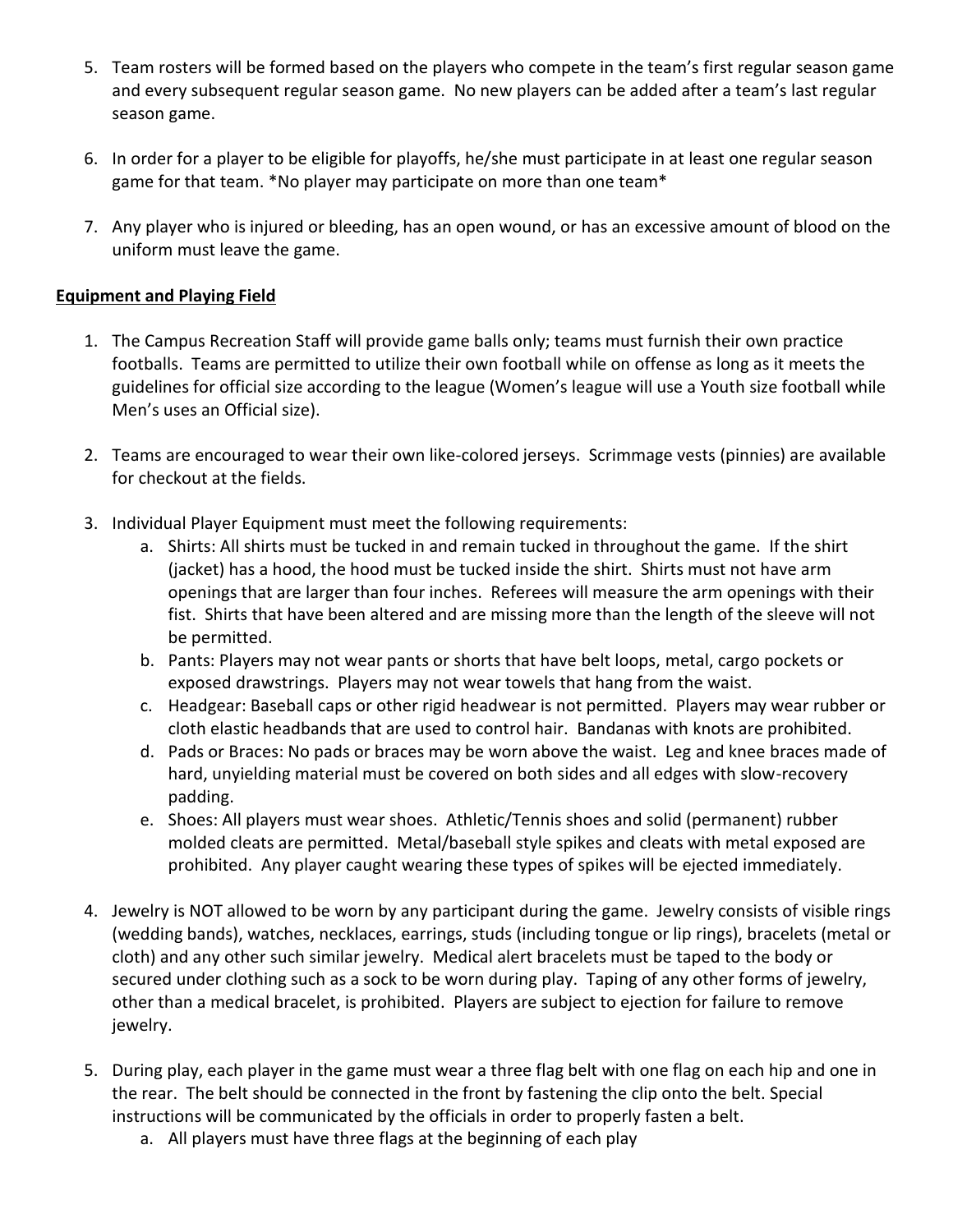- b. Failure to wear a flag belt at the start of the play, if noticed by the official prior to the snap will be a live ball penalty.
- c. If a player loses his/her belt during play, play continues. If that player has the ball, the play ends when a defensive player touches the runner with one hand between the shoulders and knees.
- d. Tampering with the flag belt in any way in order to gain an advantage such as: tying, taping, looping the clip or tucking the belt inside players' pants is prohibited. These actions are considered unsportsmanlike conduct and the player will be immediately disqualified.
- 6. The dimensions of the field are 80 yards x 40 yards. The playing area will contain two 10 yard end zones, and three 20 yards  $(1<sup>st</sup>$  down) zones.
- 7. All additional players, coaches and spectators should be no less than 2 yards behind the sidelines. Officials will issue one sidelines warning before penalties are sanctioned.

# **Game Timing**

- 1. Game time is forfeit time. Any team that forfeits a game can jeopardize any playoff potential due to a low sportsmanship rating. Teams who forfeit more than once will be dropped from the league.
- 2. Games will consist of two 20-minutes halves with a 5-minute halftime. Teams will switch sides after each half.
- 3. A coin toss will take place immediately after the Captain's Meeting to determine who gets the first possession of the ball. The winning captain of the coin toss will have the following options:
	- a. First possession of the ball.
	- b. Defend the goal of their choice (If the captain chooses to defend a goal first, the opposing team automatically gets the ball first).
	- c. Defend their option to the second half.
- 4. There will be no opening kickoffs. In all "kickoff" situations, the "receiving" team will get the ball on their own 14 yard line, in the center of the field ( $1<sup>st</sup>$  and 6 to gain). This will also serve as the starting point after all touchbacks, safeties and point after touchdowns.
- 5. Timing will be continuous throughout the first half and during the first 18-minutes of the second half. Only a team time-out or an Official's time-out can stop the clock. During the last two minutes of the second half the clock will stop only for:
	- a. Two-minute Warning (official will notify all players of the two minute warning) restarts on the snap
	- b. Incomplete Pass restarts on the snap
	- c. Out of Bounds restarts on the snap
	- d. Time-Outs restarts on the snap
	- e. Touchback restarts on the snap
	- f. Penalty restarts depending on results of previous play
	- g. 1<sup>st</sup> down restarts depending on results of previous play
	- h. Score restarts on the opponent's next snap after point after touchdown PAT (All point after attempts in the last two minutes of the game will be untimed)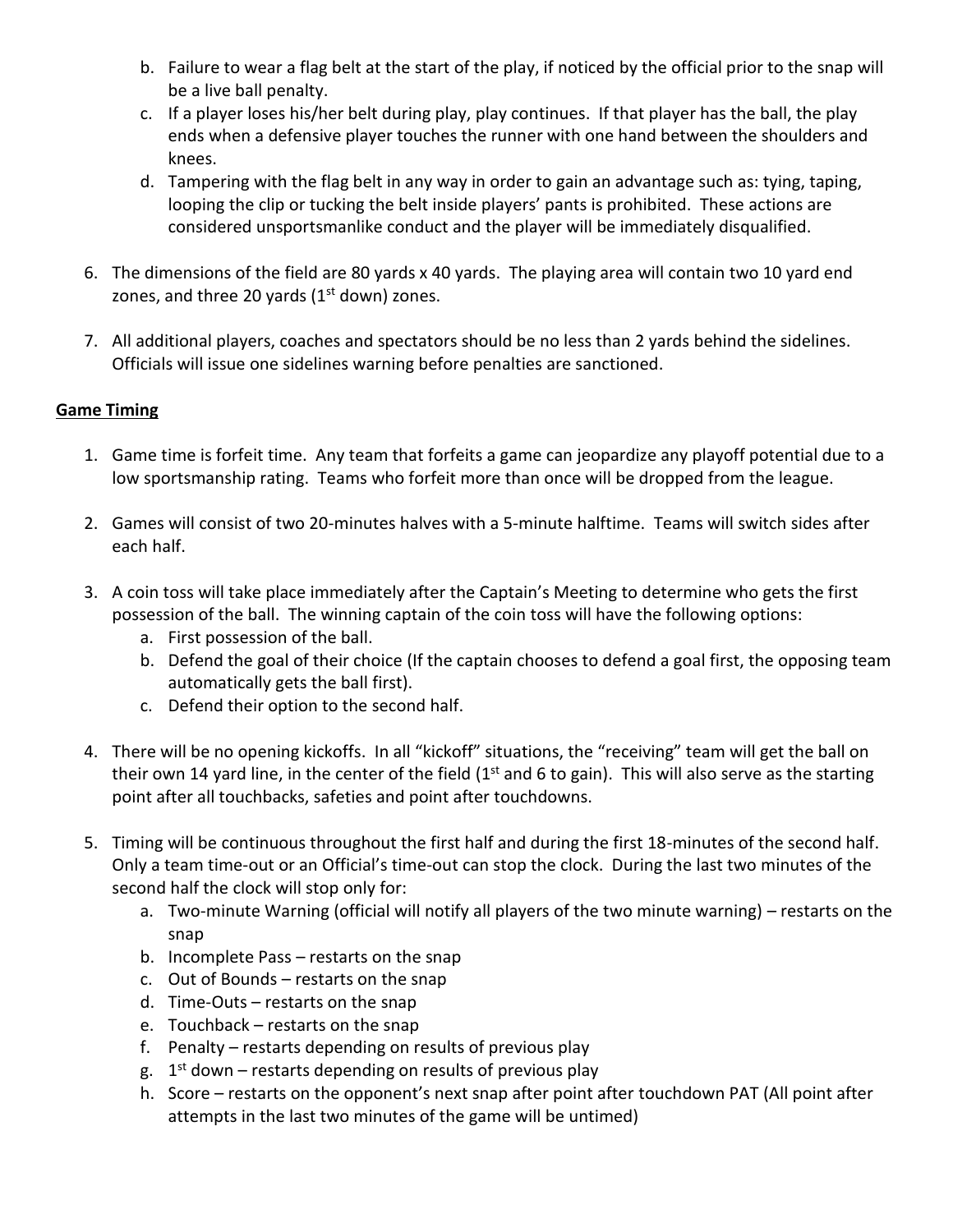- 6. Teams will receive one (1) time-out during each half of the game. Teams will receive only one additional time-out if overtime occurs regardless of how many overtime periods are played. All timeouts will be one (1) minute in length. Time-outs that are not used will not carry over between halves or overtime period/s.
- 7. Regular season games can end in a tie. Overtime will only occur during the playoffs. The rules for overtime are as follows:
	- a. A coin toss will start the overtime period. The winner has the choice of offense or defense. If the game continues to a second overtime period, the loser of the first coin toss will have the choice of offense or defense. The choice will continue to alternate for succeeding overtime periods.
	- b. Each team will have a series of four downs to score from their opponent's 10-yard line. Teams who begin their possession outside the 20-yard line, due to penalty, must score in four downs and will not receive an additional first down for crossing the zone- line-to-gain. Teams may receive a  $1^{st}$  down by penalty only (automatic  $1^{st}$  down).
	- c. When a team scores they will have their PAT point after touchdown (1, 2 or 3).
	- d. The team on defense first will also have a chance to score and attempt an extra point.
	- e. Overtime will continue until a winner is declared.
	- f. If the defense secures a possession in overtime (interception), the offense's series will be over and the ball declared dead. The defense may not return the ball for a touchdown.

#### **Scoring**

- 1. Touchdowns will count for six (6) points
	- a. After a player scores a touchdown, their flag belt will be checked by an official to ensure that it has not been illegally fastened. If the official deems the flag has been illegally fastened, the player is disqualified and an unsportsmanlike conduct penalty is issued.
- 2. After a touchdown, the scoring team attempts a PAT (point after touchdown). The captain will indicate which distance the offense will attempt its PAT from:
	- a. From the 3-yard line Worth 1 point.
	- b. From the 10-yard line Worth 2 points.
	- c. From the 20-yard line Worth 3 points.
- 3. If the defense secures possession of the ball during a PAT attempt, the ball will be declared dead and the play will be over. The defense cannot score during a PAT.
- 4. A safety shall count as two (2) points. The scoring team will keep possession of the ball starting on their own 14-yard line (kickoff).
- 5. (Mercy Rule) If a team leads by 19 or more points, in the final two minutes of the game, the game will end.

#### **Playing Rules**

1. First Downs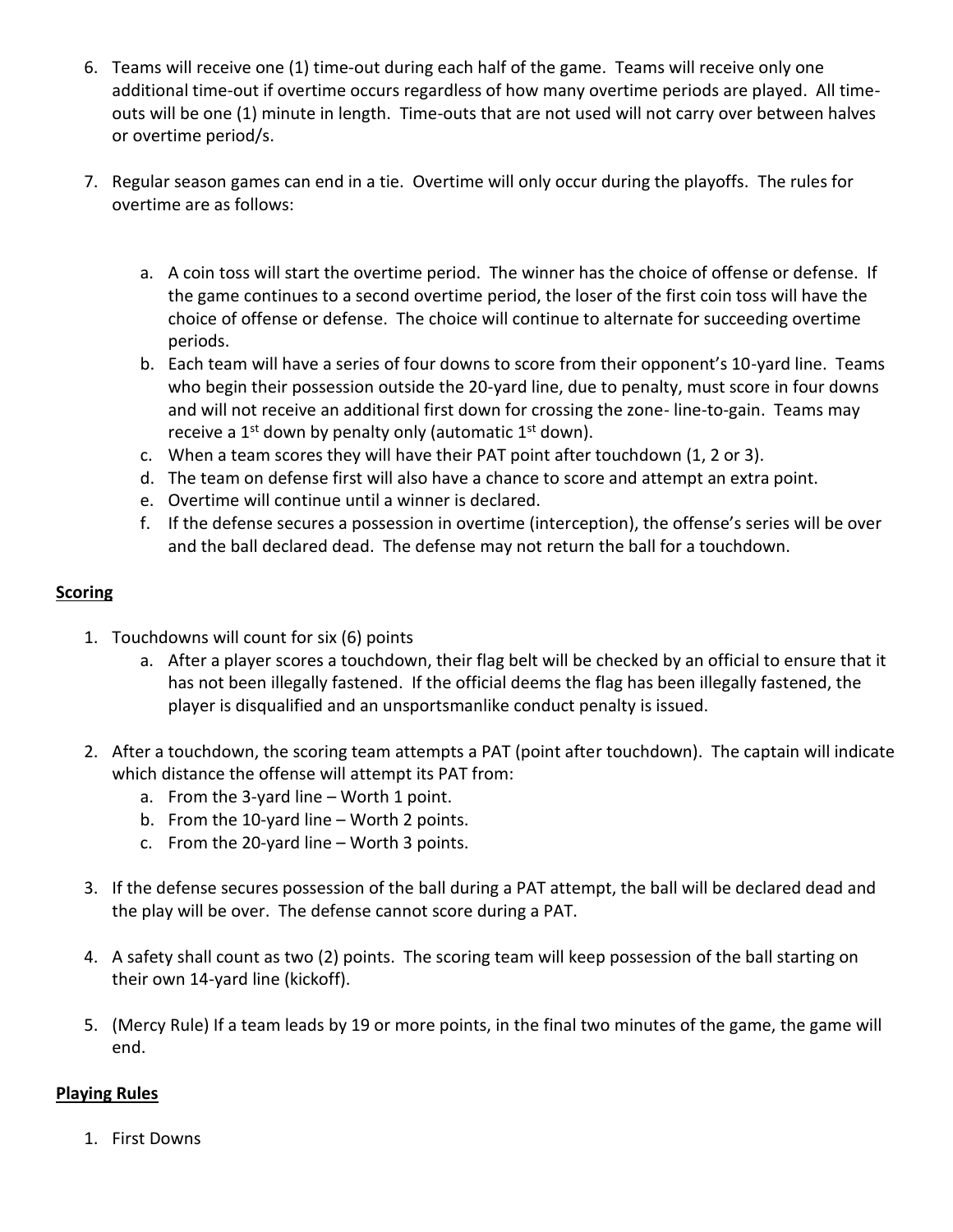- a. A team is awarded first down by when they cross or touch one of the first down lines (zone lines-to-gain). Once the first down has been established, that team may not make another first down by crossing that same line during that series of downs.
- 2. Line of Scrimmage, Players Required on the Line
	- a. The offense must have at least four (4) players on the line of scrimmage at the snap. A player is deemed on the line of scrimmage when they are facing their opponent's goal with their shoulders parallel to the line of scrimmage and either his/her head or foot breaking the plane of an imaginary line drawn through the waistline of the snapper and parallel to the line of scrimmage.
	- b. Anytime at or after the ready for play signal, all offensive players must momentarily be at least 5-yards inbounds prior to the snap.
- 3. Fumbles
	- a. A fumble is dead at the point of contact with the ground, if it is fumbled backwards, or at the spot where the fumble occurred if fumbled forward. The ball goes to the team who had possession last with the resulting loss of down. A ball that has not hit the ground can be recovered and advanced by either team. This includes snaps by the center that are not caught by the offensive player (quarterback). Bad snaps are dead at the spot they hit the ground.
- 4. Handoffs
	- a. Any offensive player may hand the ball forward or backward behind the line of scrimmage and prior to either a runner advancing the ball across the line of scrimmage or a forward pass crossing the line of scrimmage. Once the ball has been advanced or thrown across the line of scrimmage (in any downfield plays), an offensive player may only hand the ball backward to another player. At all times, defensive players may only hand the ball backward to another player.
- 5. Forward Passes

Forward passes are legal when:

- a. The passer's foot is behind the line of scrimmage when the ball leaves the hand
- b. The pass occurs before a change of possession
- c. It is the first and only forward pass made during a down, regardless whether the pass is completed beyond or behind the line of scrimmage.
	- i. An offensive player may cross the line of scrimmage, run back behind the line of scrimmage and then throw a forward pass or toss the ball backward to another player who can then throw a forward pass as long as it follows all forward pass rules.
- 6. Pass Receptions
	- a. All players on the field are eligible receivers. One foot must land inbounds before any part of the body lands out of bounds for a legal pass reception. One knee is equivalent.
- 7. Interceptions in the End Zone
	- a. If a player intercepts the ball in the end zone, the player may return it out of the end zone. If the player is deflagged while running in the end zone, it is a touchback.
- 8. Screen Blocking

The only type of blocking that is allowed is screen blocking. No contact is allowed between the offense and defense. In order for a screen block to be legal: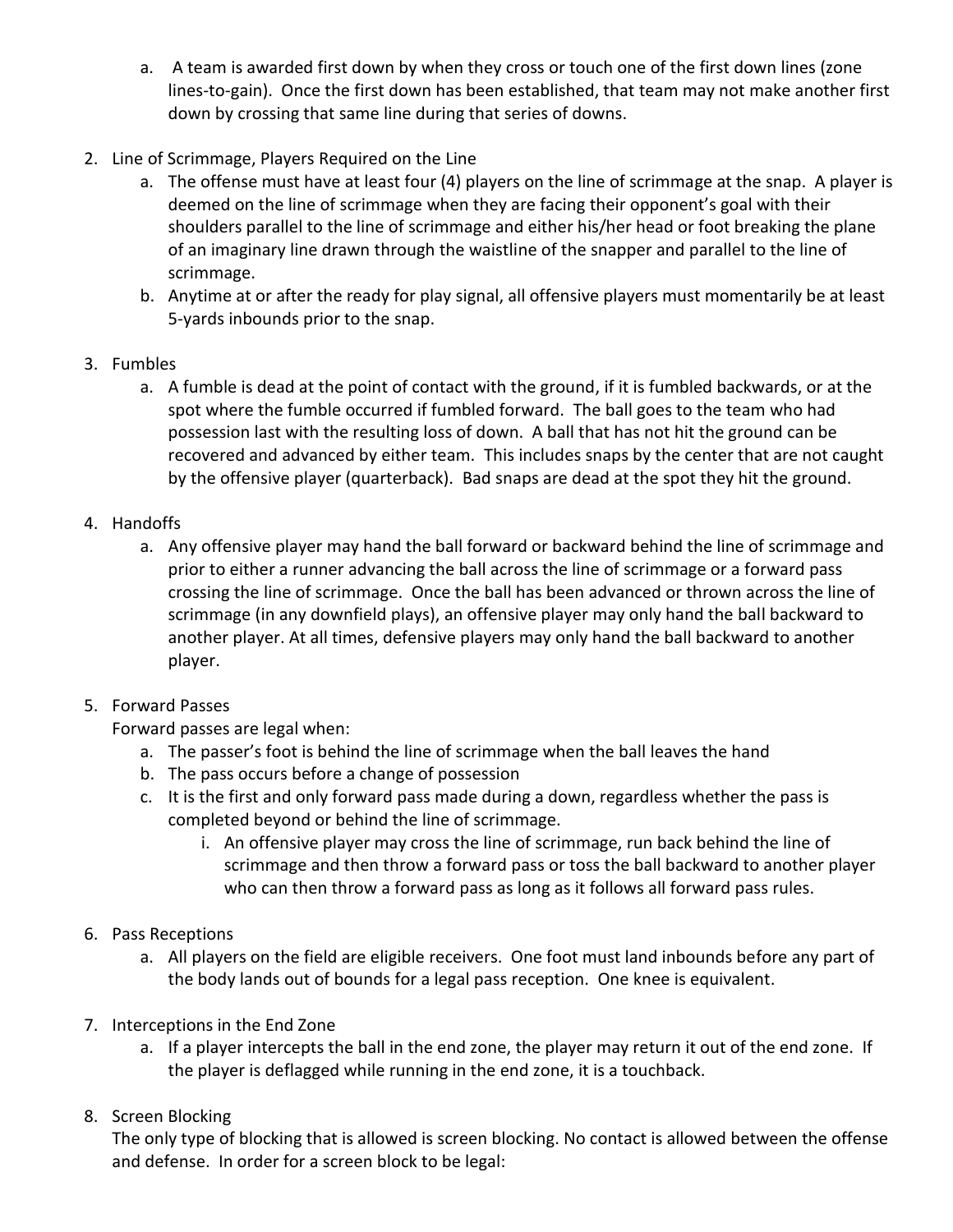- a. The screen blocker must have their hands at his/her side or behind his/her back.
- b. Any use of the hands, arms, legs or body to initiate contact is illegal.
- c. The player must be on his/her feet before, during and after the screen block.
- d. The blocker cannot take a position so close to a moving opponent that his/her opponent cannot avoid contact by stopping or changing direction. This position will vary from 1 to 2 steps depending on speed of the defensive player.
- 9. Retrieval of Ball After Play
	- a. The offensive team must retrieve the ball after every play from scrimmage.

### 10. Punting the Ball

On fourth down, the official will ask the offensive team captain to select if they wish to punt or try to reach the zone-line-to-gain ("go for it"). Once a decision is reached, the official will announce the decision to the defense. If the offense declares to punt, then wants to change their decision, they may do so after a charged timeout or an accepted penalty in which the down is to be replayed.

- a. All punts must be announced to the official. There are no quick kicks or fake punts.
- b. The kicking team must have 4 players on the line of scrimmage during a punt.
- c. The kicker must catch and kick the ball immediately in one continuous motion.
- d. Neither team may advance beyond their respective scrimmage line until the ball is kicked.
- e. Punts that have not been touched by a player are not dead while bouncing on the ground. When a punt touches a player from either team and then hits the ground, it is dead at that spot and belongs to the receiving team. If a punt is muffed by the receiving team and caught in the air by the kicking team, it is dead at that spot and the kicking team retains possession. If caught in the air by the receiving team, they may advance the ball.
- f. When a punt breaks the plane of the receiving team's goal line, it is a touchback. Punts may not be returned out of the end zone.
- g. There are no fair catches. Fair catch signals shall be disregarded.

## 11. Inadvertent Whistles

If an official inadvertently sounds their whistle:

- a. During a legal pass, while a snap is in flight, or while a kick is in-flight, the down will be replayed.
- b. When a player is in possession or during a backward pass, the team in possession at the time of the inadvertent whistle may choose either to accept the play where it is blown dead or to replay the down.

## **Explanation of General Penalties**

- 1. Delay of Game (Dead ball foul, Penalty: 5 yards from previous spot and replay down)
	- a. The ball must be put in play properly and legally and any action or inaction by either team which prevents this is illegal delay of game. This includes:
		- i. Interrupting the 25 second count for any reason, except for a time-out.
		- ii. Consuming more than 25 seconds to put the ball in play after it is marked ready.
		- iii. Deliberately advancing the ball after it has been declared dead.
- 2. Encroachment or Offsides (Dead ball foul, Penalty: 5 yards from previous spot and replay down)
	- a. Once the ball is declared the ready-to-play and prior to the snap, no player on defense may encroach, touch the ball, or contact an opponent in any way. It is encroachment for any player to break his/her scrimmage line plane, yellow disk (defense). Players do not have the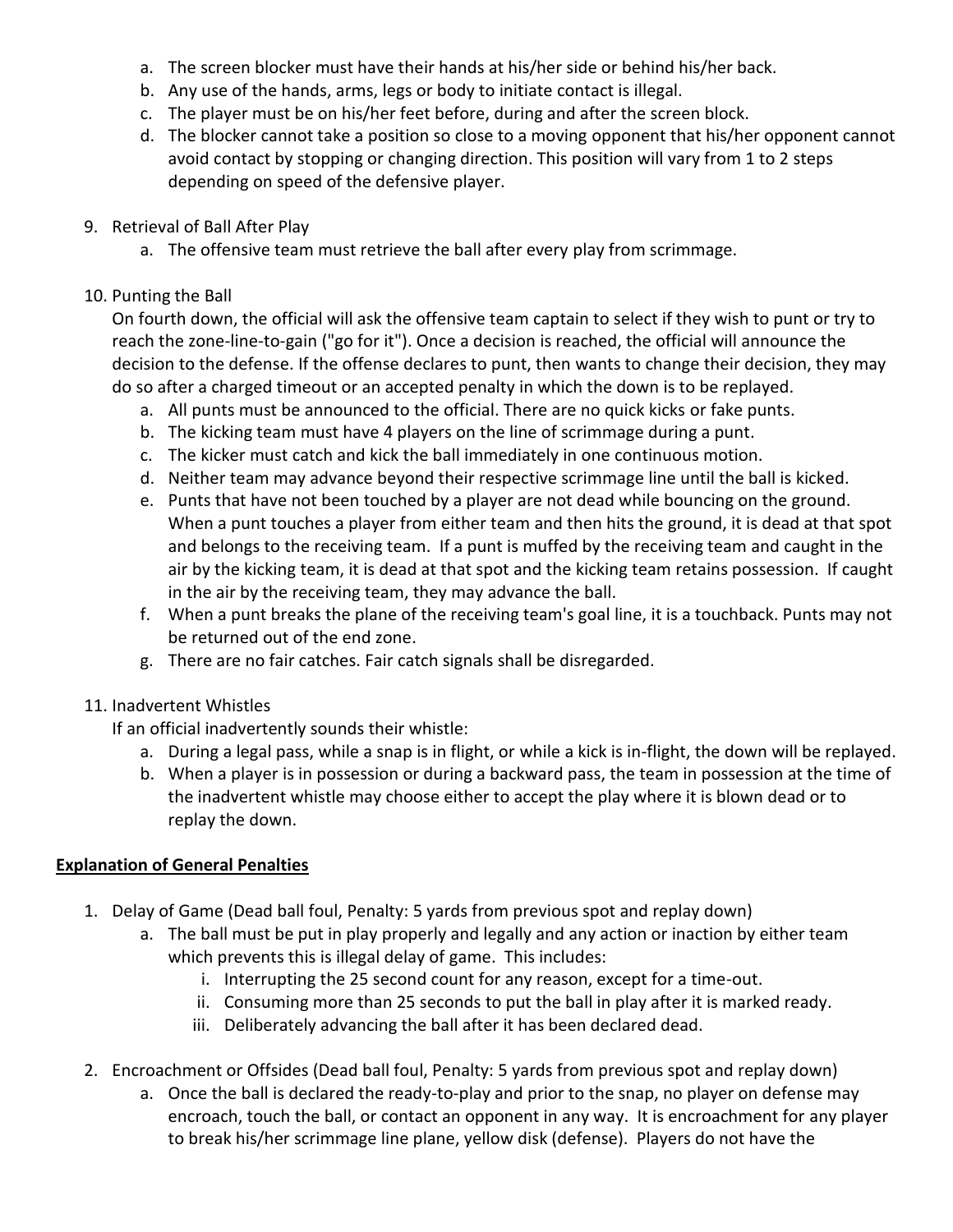opportunity to cross the line and "get back" onside. It is a foul as soon as the player initially enters the neutral zone.

- 3. False Start (Dead ball foul, Penalty: 5 yards from previous spot and replay down)
	- a. No offensive player shall simulate a charge, motion towards or cross the line of scrimmage.
- 4. Illegal Substitution (Dead ball foul, Penalty: 5 yards from previous spot and reply down)
	- a. All substitutions should be made after play has stopped and before play is marked ready for play.
	- b. During a dead ball interval, no sub shall become a player and then withdraw, and no player shall withdraw and then re-enter as a sub unless a penalty is accepted, a dead ball foul occurs, there is a charged time-out, or a period ends.
- 5. Illegal Formation (Dead ball foul, Penalty: 5 yards from previous spot and replay down)
	- a. If there are less than four (4) offensive players on the line of scrimmage at the snap. The player who receives the snap must be at least 2 yards behind the offensive scrimmage line.
- 6. Illegal Motion or Shift (Dead ball foul, Penalty: 5 yards from previous spot and replay down)
	- a. Only one offensive player may be in motion, but not in motion towards the opponent's goal line (or line of scrimmage), at the time of the snap. After a huddle, all offensive players must come to a stop and remain stationary for 1 second before an offensive player may go in motion. If two or more players shift/go in motion simultaneously prior to the snap, both must come to a stop and reset prior to the snap.
- 7. Illegal Forward Pass or Intentional Grounding (Penalty: 5 yards from the spot of the foul AND loss of down)
	- a. A pass thrown in violation of the legal pass guidelines listed above is considered illegal. A pass that is intentionally thrown to the ground or out of bounds to avoid a loss of yardage is also illegal.
- 8. Illegal Batting (Penalty: 10 yards from the spot of the foul)
	- a. Players shall not bat a loose ball other than a pass or fumble in flight. Exception: A backward pass in flight may not be batted or thrown forward by the passing team.
- 9. Flag Guarding (Penalty: 10 yards from the spot of the foul)
	- a. The ball carrier shall not protect their flags by blocking with arms or hands in order to deny the opponents the opportunity to remove them. This includes the quarterback in possession of the ball. Note: Stiff arming is flag guarding. Running while holding the ball at hip-level, intentionally or unintentionally, may also be considered flag guarding.
- 10. Illegally Deflagging and Opponent (Penalty: 10 yards from the sport of the foul)
	- a. An offensive player must have possession of the ball before they can be legally deflagged. Pulling or removing a flag belt from an offensive player without the ball is illegal. If the player is an eligible receiver, the violation may be considered pass interference.
- 11. Illegal Contact by the Ball Carrier (Penalty: 10 yards from the spot of the foul)
	- a. The ball carrier must run to avoid tacklers. Deliberate charging of an opponent is against the rules. Officials will use the same judgment on charging and blocking by offensive and defensive players as in basketball. "Brushing contact" and unavoidable contact is not willful "charging."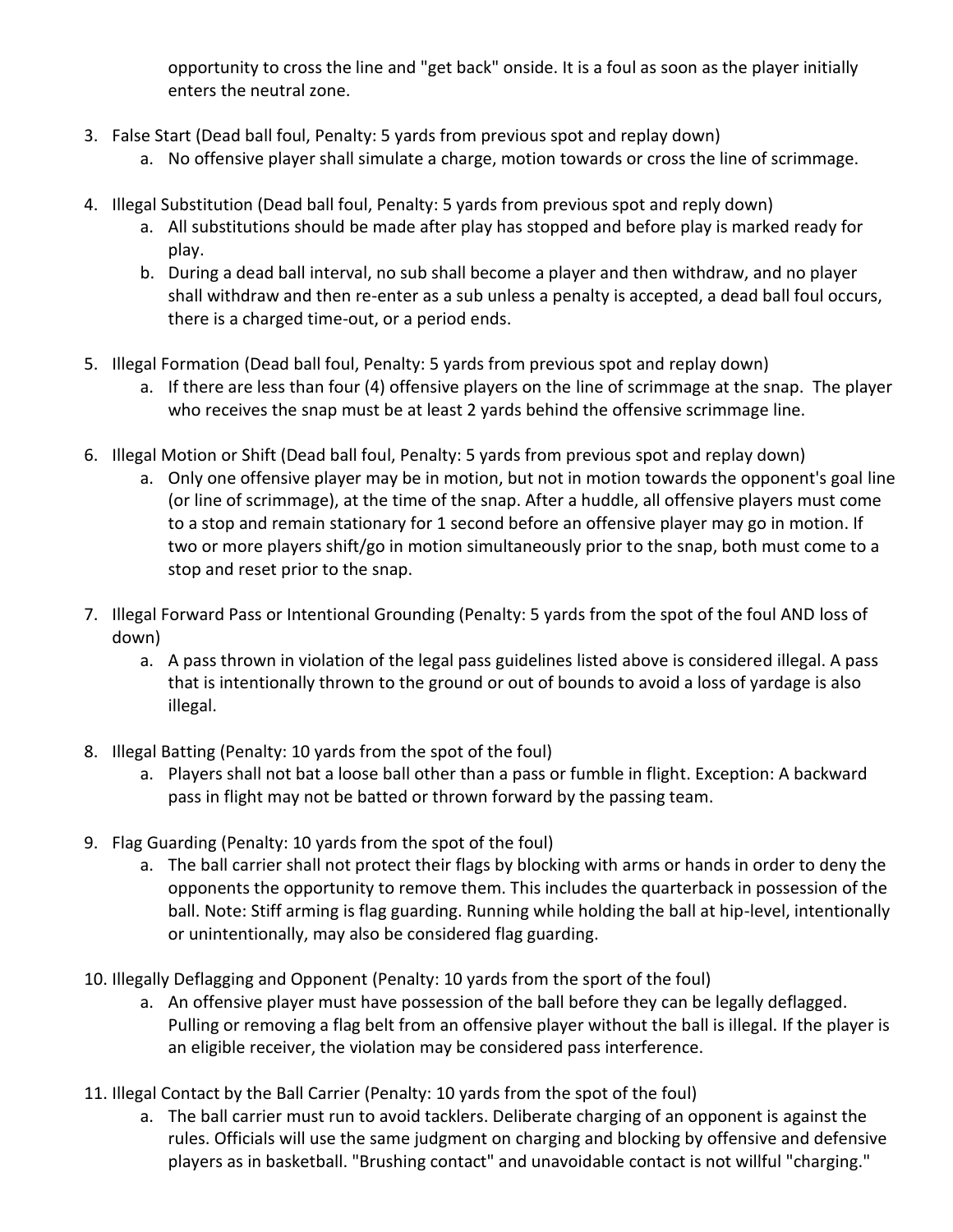The ball carrier may spin or jump around defenders to avoid deflagging; however, the ball carrier must remain in control of his/her body during such moves. If the foul is intentional or unsportsmanlike, then the player will be disqualified.

- 12. Holding (Penalty: 10 yards [Defense] end of run, [Offense] spot of foul)
	- a. Holding is grasping or encircling an opponent with the hand or arm in any way that impedes their movement. A defensive player may not hold, push, or knock the ball carrier down in an attempt to remove the flag. Similarly, an offensive player may not hold an opponent to prevent a deflagging.
- 13. Tripping (Penalty: 10 yards from the end of the run)
	- a. Tripping is using the lower leg or foot to obstruct an opponent (including the ball carrier) below the knees. If the official deems the trip to be intentional that player will also be given an Unsportsmanlike Conduct penalty and will be disqualified.
- 14. Illegal Contact by the Defense or Tackling (Penalty: 10 yards from the end of the run)
	- a. If a defensive player reaches across the body of the ball carrier to pull the flag and contact is made, the responsibility of the contact lies with the defensive player. A runner shall not be thrown to the ground. There shall be no contact with an opponent who is on the ground. If a defensive player tackles the ball carrier, who in the opinion of the official, would have scored except for being tackled, a touchdown shall be awarded. Deliberate tackles will result in disqualification.
- 15. Roughing the Passer (Penalty: 10 yards [Incomplete pass] from the previous spot, [Completed Pass] from end of the run AND automatic first down)
	- a. Defensive players must make a definitive effort to avoid charging into a passer. Contact with the passer shall be avoided except in cases where the defensive player is attempting to deflag the passer. Excessive contact is not permitted at any time. Contact with a thrown ball (hitting the ball then the passer in the same motion) does NOT affect this rule and roughing the passer may still be called. Roughing the passer does not apply on illegal forward passes; however, illegal contact may be called.
- 16. Offensive Pass Interference (Penalty: 10 yards from the previous spot AND loss of down)
	- a. Offensive Pass interference occurs when a player on offense contacts an eligible defensive receiver who is beyond the line of scrimmage. Restrictions exist for the offense from the time that the ball is snapped until it has been touched by a receiver.
- 17. Defensive Pass Interference (Penalty: 10 yards from the previous spot AND automatic first down)
	- a. Restrictions exist for the defense from the time the pass is thrown until it has been touched by a receiver. Face guarding with no intent to catch, intercept, or bat the ball is also considered pass interference. Note: Contact or interference by the defense prior to when the pass is thrown is still considered illegal and will be penalized as a personal foul.
- 18. Personal Fouls (Penalty: 10 yards [Defense] end of run, [Offense] spot of foul)
	- a. Any act prohibited hereunder or any other act of unnecessary roughness is a personal foul.
		- i. No player shall punch, strike, strip, steal, or attempt to steal the ball from the player who has possession.
		- ii. There shall be no tripping or clipping.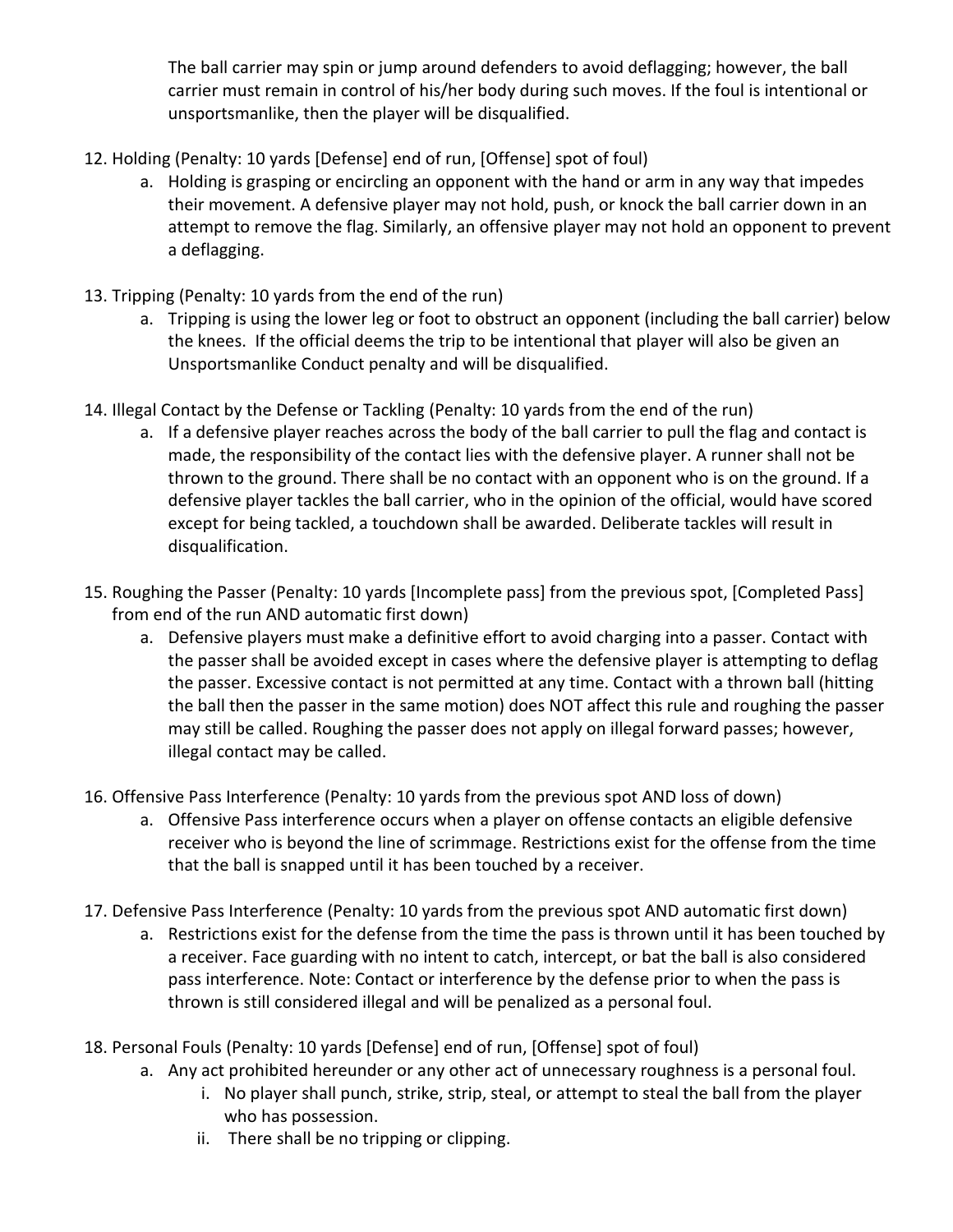- iii. There shall be no hurdling. Hurdling shall be interpreted as an attempt by the runner to jump with both feet or knees foremost over a player or between players. (You can jump or spin away from players to avoid having your flag pulled.)
- 19. Unsportsmanlike Conduct (Dead ball foul, Penalty: 10 yards from the dead ball spot)
	- a. No player shall commit unsportsmanlike acts during play or intermission including:
		- i. Using words similar to offensive audibles or quarterback cadence prior to the snap in an effort to interfere with the offense's signals or movements.
		- ii. Intentionally kicking the ball (other than a punt)
		- iii. Intentionally kicking an opponent or swinging an arm, hand or fist at any opposing player or official.
		- iv. Disrespectfully addressing an official or indicating objections to an official's decision.
		- v. Using profanity, taunting, insulting or vulgar language or gestures.
		- vi. Fighting or leaving the sidelines and entering an alternation.

Two unsportsmanlike fouls by the same player or nonplayer results in disqualification from the league. A player or nonplayer can be disqualified following the first unsportsmanlike foul.

#### **Sportsmanship**

- 1. The Sportsmanship Rating System is intended to be an objective scale by which teams' attitude and behavior can be assessed throughout the intramural sports league and playoff seasons. Behavior before, during, and after an intramural sports contest is included in the rating. The team captain is responsible for educating and informing all players and spectators affiliated with his/her team about the system.
- 2. A team is responsible for the actions of the individual team members and spectators related to it. Additionally, WCU Intramural Sports does not recognize the use of coaches. Only the team captain shall speak to the officials regarding administrative matters (ejections, disqualifications, etc). Furthermore, the team captain's efforts in assisting Intramural Staff to calm difficult situations and to restrain troubled teammates are key to controlling team conduct.
- 3. Sportsmanship is vital to the conduct of every Intramural contest. In order to encourage proper conduct during games, officials, administrative personnel, and supervisors shall make decisions on whether to warn, penalize or eject players or teams for poor sportsmanship. These decisions are final. The Intramural Sports administrative staff will rule on further penalties as a result of unsportsmanlike conduct.
- 4. Each participant should choose his or her team members carefully, as all team members will suffer the consequences of any disciplinary action taken by the Intramural Sports staff against that team for violation of the intramural rules and sportsmanship guidelines. Protests or appeals of sportsmanship ratings will not be recognized. The Intramural Sports administrative staff reserves the right to review any rating given to a team.
- 5. Additional information regarding team and participant sportsmanship including the rating method, factors, and scale is available in the Intramural Sports Handbook, available online at the WCU Campus Recreation web site.

#### **Inclement Weather**